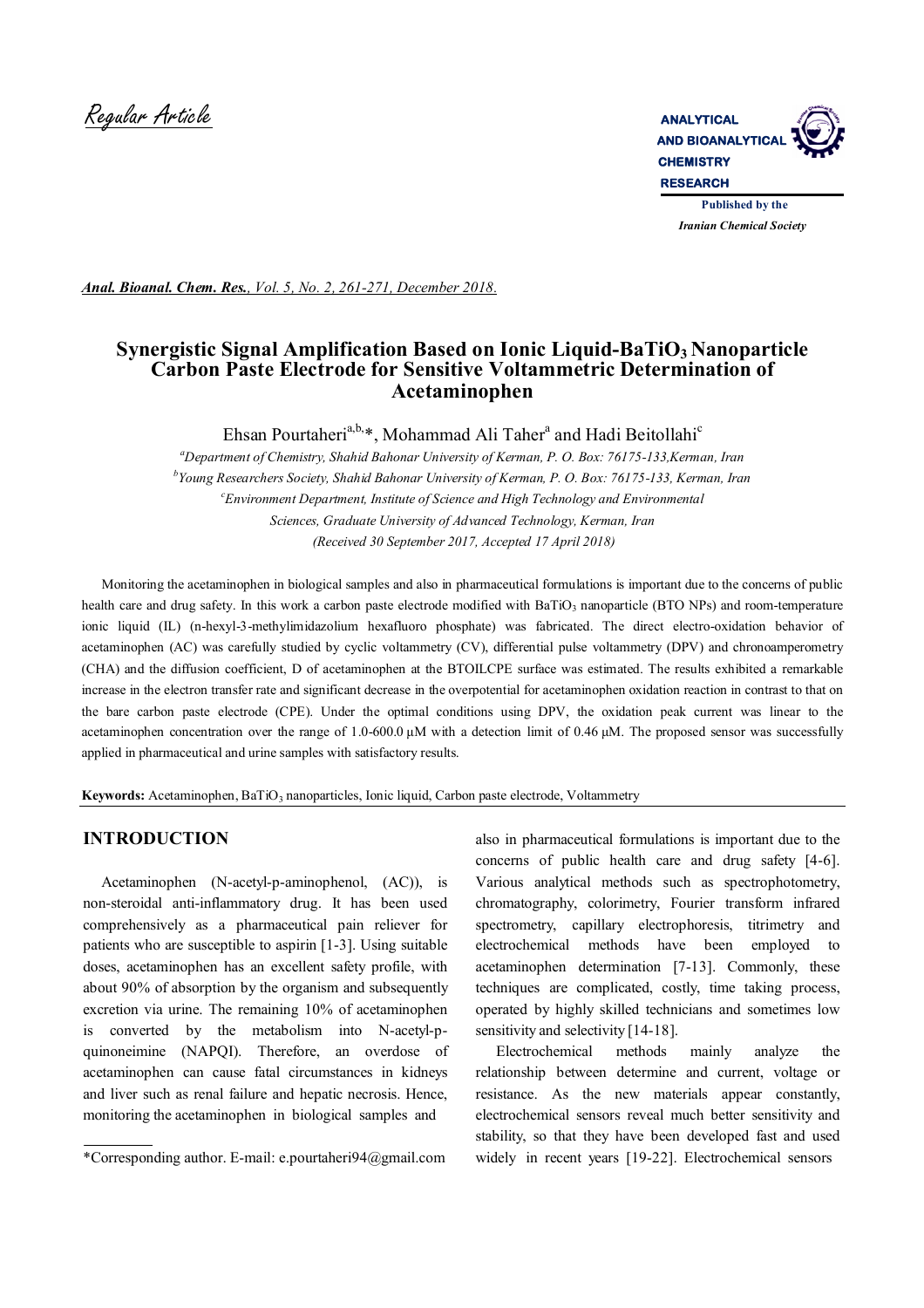have the advantages of fast response, good portability, easy operation, low cost, more accurate with lower detection limits and they are easily adapted for real-time monitoring [23-26].

Carbon-pastes, prepared from graphite and a suitable water-immiscible binder, provide an appropriate medium for incorporating modifiers into electrodes. These electrodes offer advantages such as low background current, easy preparation and use, low cost, large potential window and simple surface renewal [27,28].

Room temperature ionic liquids (ILs) are generally regarded as the compounds entirely composed of bulky organic cations and relatively smaller inorganic anions that exist in the liquid state around room temperature. ILs have triggered a new genre for the development of novel electrode materials due to their amazing specific characteristics, such as wide electrochemical windows, high ionic conductivity, good solubility, low toxicity and volatility [29]. Carbon ionic liquid electrode (CILE) is a new type of working electrode, prepared by using IL as the binder and the modifier in the traditional CPE, has been widely applied in the electroanalytical community owing to its suitable properties [30].

It is widely recognized that properties of nanomaterials are rather dominated by their nanoscale architecture, particularly by properties of surface or interface atoms, than by atoms within the bulk of the material. An enormous surface to volume ratio of nanomaterials provides a platform for measurement of fast reaction kinetics and even for single-molecule detection with a superior sensing performance. In the field of electrochemistry, these materials are used to improve the electrochemical performance. Fabrication of the electrodes with these nanoparticles has shown large interest and wide application in bioscience [31-35]. The BaTiO<sub>3</sub> (BTO) nanoparticles used here are a well-known metal oxide with an  $ABO<sub>3</sub>$ perovskite structure, having (n-type) semiconducting and inherent piezoelectric properties. Its unique features, such as biocompatibility, second-harmonic generation (SHG), low dielectric constant, and high piezoelectric coefficient make it a potential candidate for applications in biosensing, bioimaging, and piezoelectric-based energy harvesting. Thus, it may be considered as an alternative metal catalyst support [36,37]. These nanoparticles increase the surface

area of the electrode and facilitate in easy electrode reaction involving transfer of electrons. On the other hand, ionic liquids/nanomaterials modified electrodes can improve the quality of voltammetric sensors for trace and high sensitive determination of electroactive compounds in biological and pharmaceutical samples [38-40].

Accordingly, it is important to create suitable conditions for the analysis of acetaminophen in biological fluids. In the present work, we describe the preparation of a new carbon paste electrode modified with  $BaTiO<sub>3</sub>$  nanoparticles and ionic liquid (BTOILCPE) and investigate its performance for the determination of acetaminophen. The proposed sensor showed good electrocatalytic effect on acetaminophen. BTOILCPE shows advantages in terms of reproducibility, and sensitivity. Eventually, we evaluate the analytical performance of the proposed sensor for acetaminophen determination in drug and urine samples.

### **EXPERIMENTAL**

### **Apparatus and Chemicals**

 The electrochemical measurements were performed with an Autolab potentiostat/galvanostat (PGSTAT 302 N, Eco Chemie, the Netherlands). The experimental conditions were controlled with General Purpose Electrochemical System (GPES) software. A conventional three electrodes cell was used at  $25 \pm 1$  °C. An Ag/AgCl/KCl (3.0 M) electrode, a platinum wire, and the BTOILCPE were used as the reference, auxiliary and working electrodes, respectively. A Metrohm 710 pH meter was employed for pH measurements.

 All solutions were freshly prepared with double distilled water. Acetaminophen and all other reagents were of analytical grade and were obtained from Merck chemical company (Darmstadt, Germany). IL (n-hexyl-3 methylimidazolium hexafluoro phosphate) was purchased from Sigma Aldrich Co. The buffer solutions were prepared from orthophosphoric acid and its salts in the pH range of 2.0-9.0.

#### **Synthesis of BaTiO<sup>3</sup> Nanoparticles**

 In a typical synthesis [41], the stoichiometric amounts of  $Ba(NO<sub>3</sub>)<sub>2</sub>$  and glucose were dissolved in 15 ml of distilled water. Then, 0.2 g of tetrabutyl titanate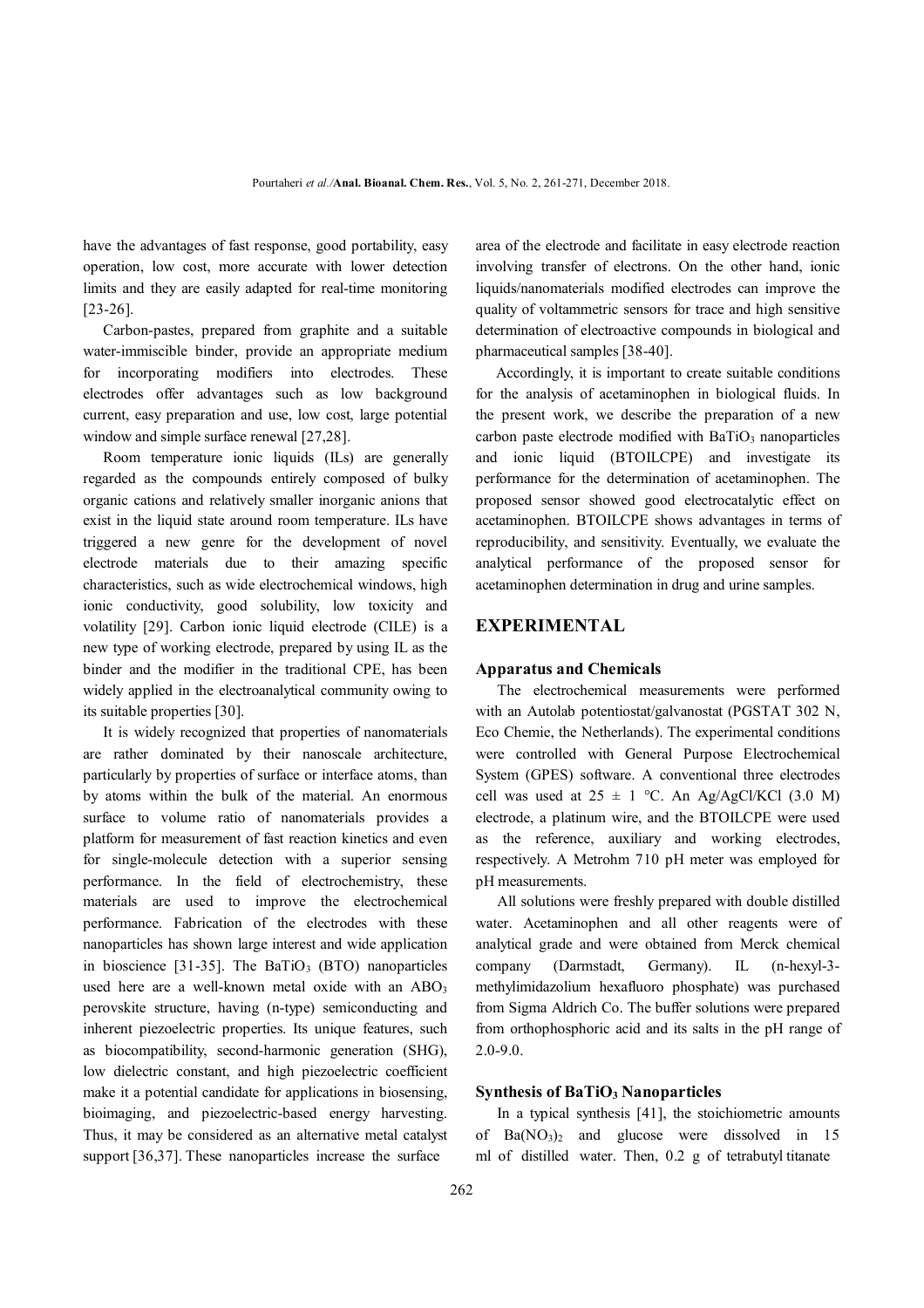$[Ti(OCH<sub>2</sub>CH<sub>2</sub>CH<sub>2</sub>CH<sub>3</sub>)<sub>4</sub>]$  was added to the above solution under constant stirring for 30 min. Afterwards, the final mixed solution was kept stirring to form a gel at 90 °C. Finally, the obtained product was placed in a conventional furnace in air atmosphere for 150 min at 700 °C. After thermal treatment, the system was allowed to cool to room temperature naturally, and the obtained precipitate was collected by filtration, and then washed with absolute ethanol and distilled water for several times. The final product was dried in vacuum at 80 °C for 3 h. A typical SEM of synthesized  $BaTiO<sub>3</sub>$  nanoparticles is shown in Fig. 1.

### **Preparation of the Modified Electrode**

To obtain the best conditions in the preparation of the BTOILCPEs, we optimized the ratio of  $BaTiO<sub>3</sub>$ nanoparticles and IL. The results of our studied showed that the maximum peak current intensity of acetaminophen could be obtained at the surface of BTOILCPE with optimum ratio of  $BaTiO<sub>3</sub>$  nanoparticles and IL.

 The BTOILCPEs were prepared by hand mixing 0.04 g of BaTiO<sub>3</sub> nanoparticles with  $0.96$  g graphite powder and 0.2 ml ionic liquid with a mortar and pestle. Then,  $\sim$ 0.7 ml of paraffin oil was added to the above mixture and mixed for 20 min until a uniformly-wetted paste was obtained. The paste was then packed into the end of a glass tube (*ca*. 3.4 mm i.d. and 15 cm long). A copper wire inserted into the carbon paste provided the electrical contact. When necessary, a new surface was obtained by pushing an excess of the paste out of the tube and polishing with a weighing paper.

 For comparison, IL modified CPE (ILCPE) without  $BaTiO<sub>3</sub>$  nanoparticles,  $BaTiO<sub>3</sub>$  nanoparticles carbon paste electrode (BTOCPE) without IL, and unmodified CPE in the absence of both IL and BaTiO<sub>3</sub> nanoparticles were also prepared in the same way.

#### **Preparation of the Real Samples**

 Five acetaminophen tablets (labeled 300 mg per tablet, Amin Company, Iran) were grinding. Then, the tablet solution was prepared by dissolving 300 mg of the powder in 25 ml water by ultrasonication. Then, different volumes of the diluted solution were transferred into a 25 ml volumetric flask and diluted to the mark with PBS (pH 7.0).

The acetaminophen content was analyzed by the proposed method using the standard addition method.

Urine samples were stored in a refrigerator immediately after collection. 10 ml of the sample was centrifuged for 15 min at 2000 rpm. The supernatant was filtered out using a 0.45 μm filter. Then, different volumes of the solution were transferred into a 25 ml volumetric flask and diluted to the mark with PBS (pH 7.0). The diluted urine sample was spiked with different amounts of acetaminophen.

### **RESULTS AND DISCUSSION**

## **Electrocatalytic Oxidation of Acetaminophen at BTOILCPEs**

 The electrochemical behavior of acetaminophen is dependent on the pH value of the aqueous solution. Therefore, pH optimization of the solution seems to be necessary in order to obtain the best electrocatalytic oxidation of acetaminophen. Thus, the electrochemical behavior of acetaminophen was studied in 0.1 M PBS in different pH values  $(2.0 \leq pH \leq 9.0)$  at the surface of BTOILCPE by CV. It was found that the electrocatalytic oxidation of acetaminophen at the surface of BTOILCPE was more favored under neutral conditions than in acidic or basic medium. This appears as a gradual growth in the anodic peak current of acetaminophen (Fig. 2). Thus, the pH 7.0 was chosen as the optimum pH for electrocatalysis of acetaminophen oxidation at the surface of BTOILCPEs.

Figure 3 depicts the CV responses for the electrooxidation of 200.0 µM acetaminophen at unmodified CPE (curve a), BTOCPE (curve b), BTOILCPE (curve c) and ILCPE (curve d).

As it is seen, while the anodic peak potential for acetaminophen oxidation at the BTOCPE, and unmodified CPE are 590 and 620 mV, respectively, the corresponding potential at ILCPE and BTOILCPE is ~420 mV. These results indicate that IL can act as a good mediator and peak potential for acetaminophen oxidation at the ILCPE and BTOILCPE shift by ~170 mV and 200 mV toward negative values compared to BTOCPE and unmodified CPE. However, BTOILCPE shows much higher anodic peak current for the oxidation of acetaminophen compared to ILCPE, indicating that the combination of  $BaTiO<sub>3</sub>$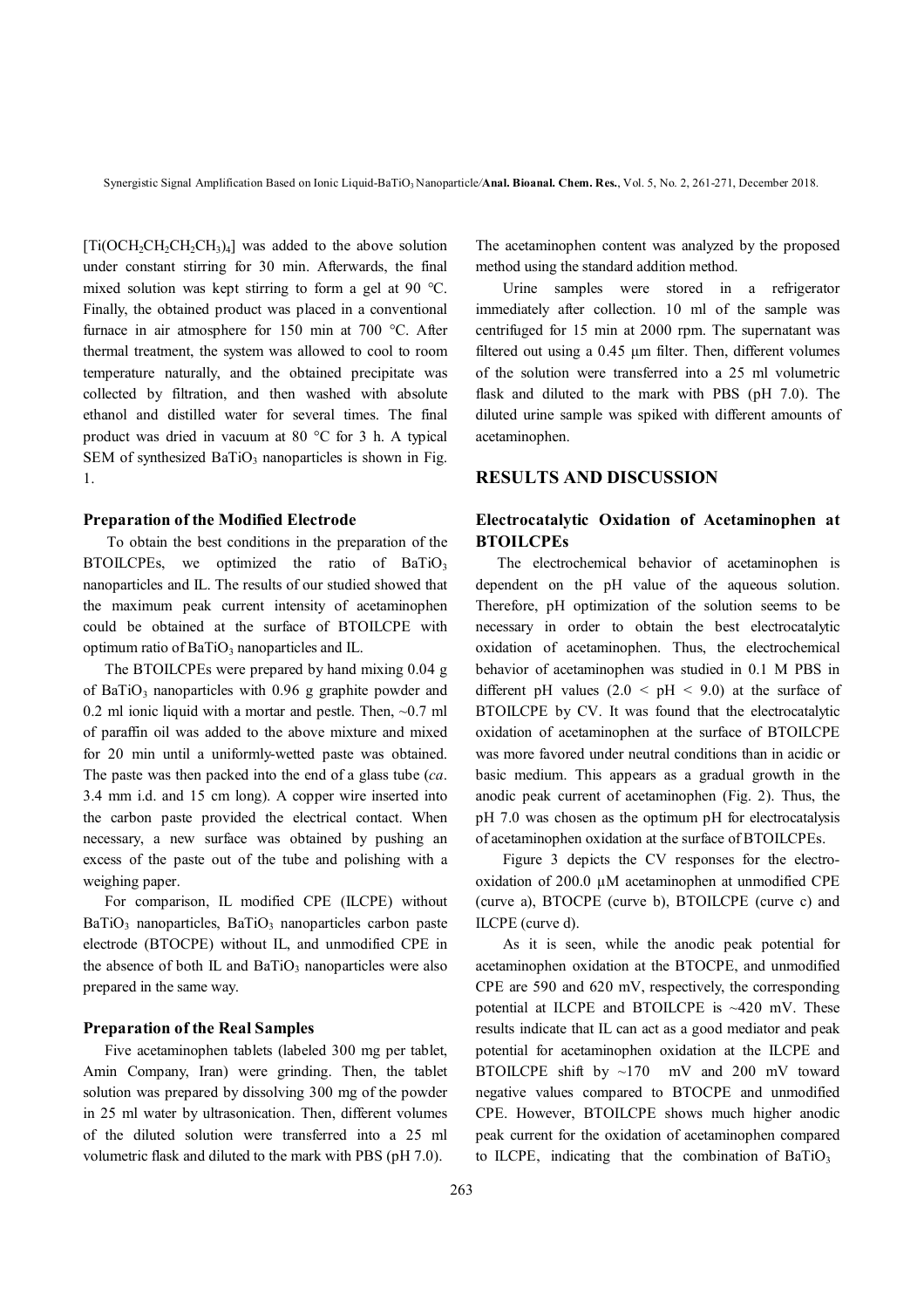Pourtaheri *et al./***Anal. Bioanal. Chem. Res.**, Vol. 5, No. 2, 261-271, December 2018.



Fig. 1. SEM image of BaTiO<sub>3</sub> nanoparticles.



Fig. 2. Plot of I<sub>p</sub> *vs*. pH (pHs: 3, 4, 5, 6, 7, 8) at the surface of BTOILCPE in 0.1 M PBS containing 0.2 mM acetaminophen.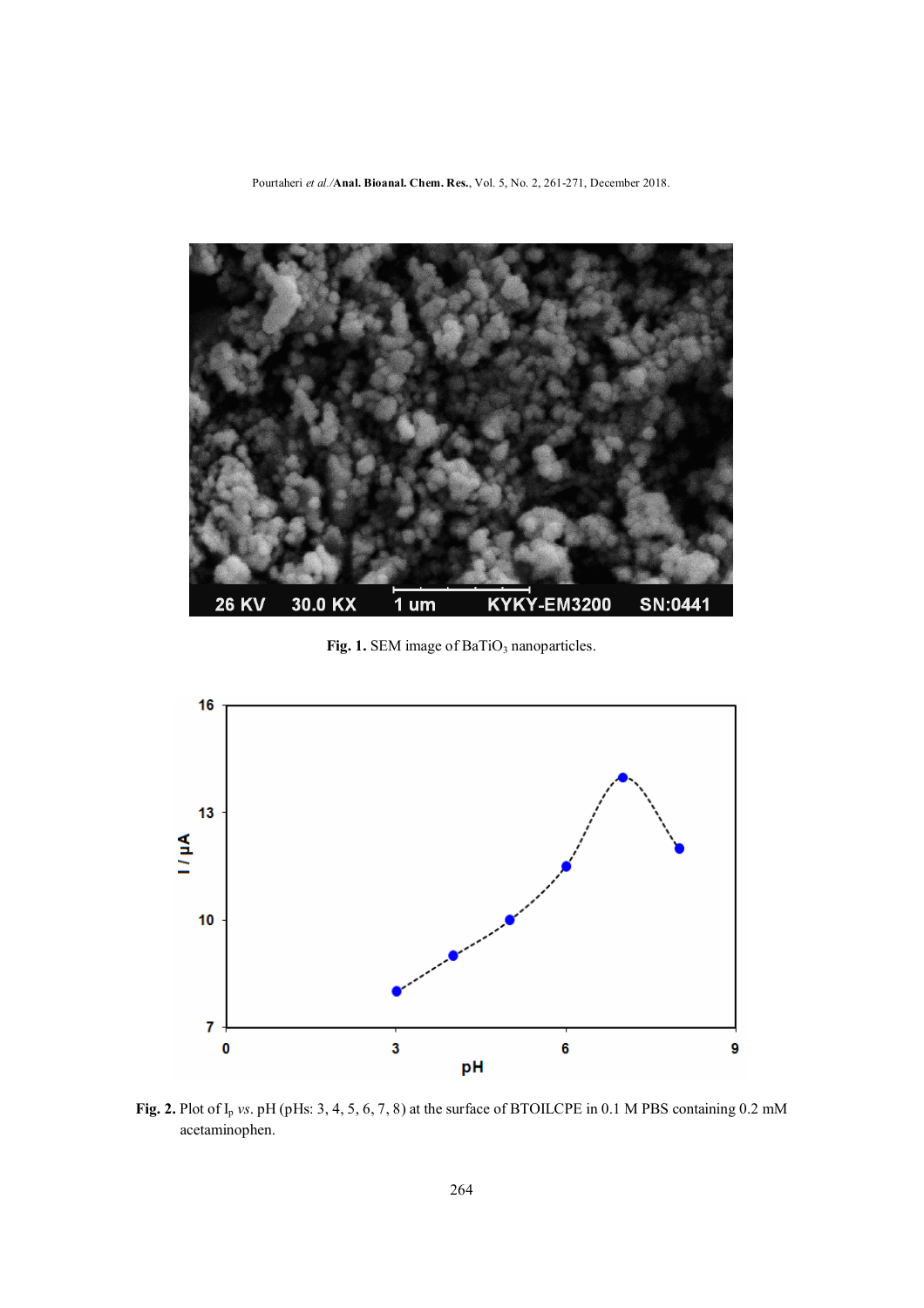Synergistic Signal Amplification Based on Ionic Liquid-BaTiO<sub>3</sub> Nanoparticle/**Anal. Bioanal. Chem. Res.**, Vol. 5, No. 2, 261-271, December 2018.



**Fig. 3.** CVs of (a) unmodified CPE in 0.1 M PBS (pH 7.0) containing 0.2 mM acetaminophen; (b) BTOCPE in 0.1 M PBS (pH 7.0) containing 0.2 mM acetaminophen; (c) BTOILCPE in 0.1 M PBS (pH 7.0) containing 0.2 mM acetaminophen and (d) ILCPE in 0.1 M PBS (pH 7.0) containing 0.2 mM acetaminophen.

nanoparticles and the ionic liquid has significantly improved the performance of the electrode toward acetaminophen oxidation.

 The effect of potential scan rate on the electrocatalytic oxidation of acetaminophen at the BTOILCPE was investigated by linear sweep voltammetry (LSV) (Fig. 4). As can be seen in Fig. 4, the oxidation peak potential is shifted to the more positive potentials with increasing scan rate, confirming the kinetic limitation in the electrochemical reaction. Also, a plot of peak height  $(I_p)$  *vs.* the square root of scan rate  $(v^{1/2})$  was found to be linear in the range of 10-300 mV  $s^{-1}$ , suggesting that at sufficient

overpotential the process is diffusion rather than surface controlled (Fig. 4 inset) [42].

#### **Chronoamperometric Measurements**

 Chronoamperometric measurements of acetaminophen at BTOILCPE were carried out by setting the working electrode potential at 0.5 V for the various concentrations of acetaminophen in PBS (pH 7.0) (Fig. 5). For an electroactive material (acetaminophen in this case) with a diffusion coefficient of D, the current observed for the electrochemical reaction at the mass transport limited condition is described by the Cottrell equation [42];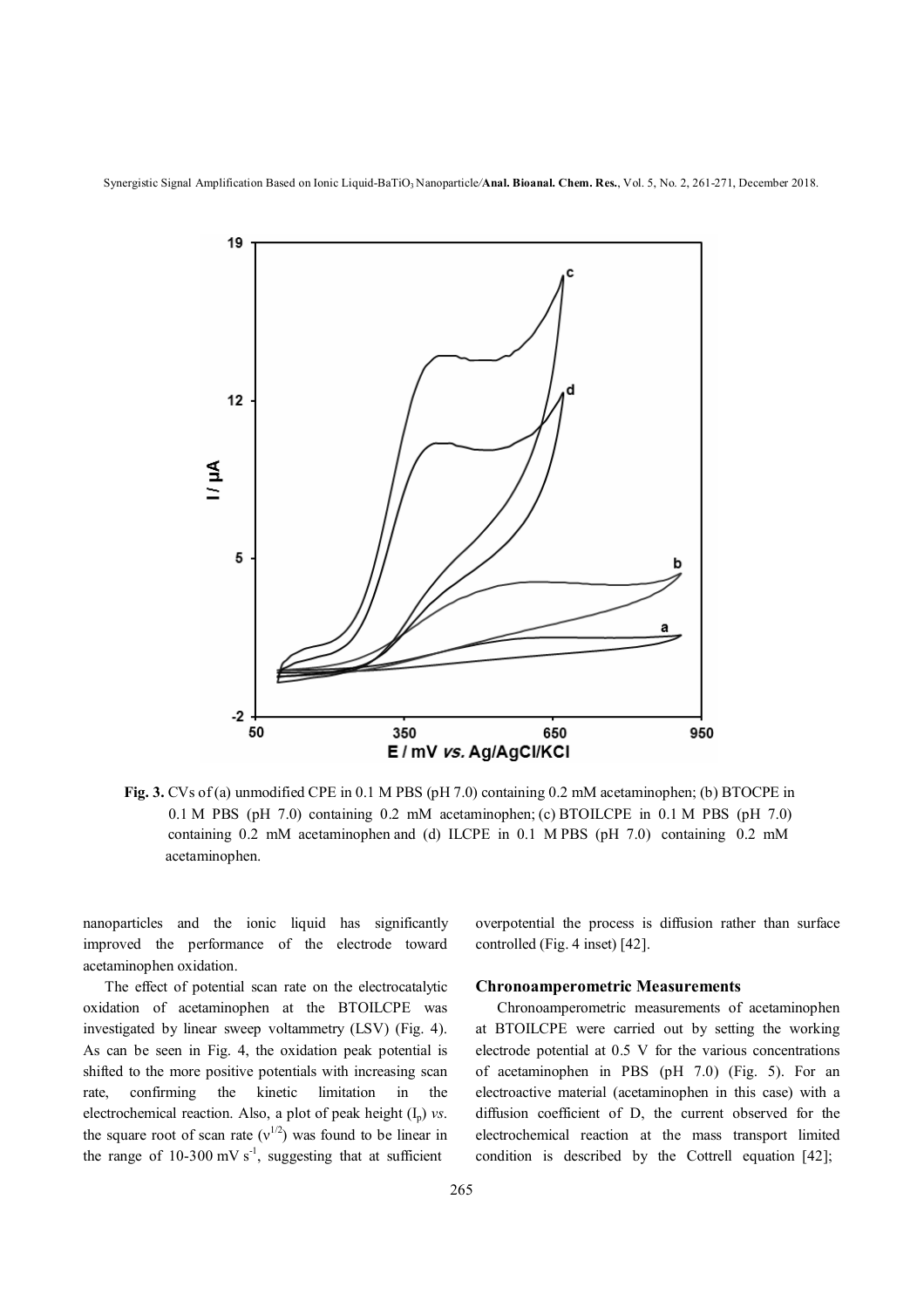

**Fig. 4.** LSVs of BTOILCPE in 0.1 M PBS (pH 7.0) containing 100.0 μM acetaminophen at various scan rates; numbers 1-7 correspond to 10, 25, 50, 70, 100, 200 and 300 mV  $s^{-1}$ , respectively. Inset: variation of anodic peak current *vs*.  $v^{1/2}$ .

$$
I = nFAD^{1/2}C_b\pi^{-1/2}t^{-1/2}
$$
 (1)

where D and  $C_b$  are the diffusion coefficient (cm<sup>2</sup> s<sup>-1</sup>) and the bulk concentration (mol  $cm^{-3}$ ), respectively. Experimental plots of I *vs*.  $t^{1/2}$  were employed with the best fits for different concentrations of acetaminophen (Fig. 5A). The slopes of the resulting straight lines were then plotted *vs*. acetaminophen concentration (Fig. 5B). From the resulting slope and Cottrell equation the mean value of the D was found to be  $1.3 \times 10^{-6}$  cm<sup>2</sup> s<sup>-1</sup> which is about oneorder smaller than the values reported on ILCPE (2.3  $\times$  10<sup>-5</sup> cm<sup>2</sup> s<sup>-1</sup>) [13] and CPE (7.51  $\times$  10<sup>-5</sup> cm<sup>2</sup> s<sup>-1</sup>) [14] and

comparable to the value on GCE  $(4.97 \times 10^{-6} \text{ cm}^2 \text{ s}^{-1})$  [15]

### **Calibration Plot and Limit of Detection**

 The peak current of acetaminophen oxidation at the surface of the modified electrode can be used for determination of acetaminophen in solution. Therefore, differential pulse voltammetry (DPV) experiments were performed for different concentrations of acetaminophen. The oxidation peak currents of acetaminophen at the surface of the modified electrode were proportional to the concentration of the acetaminophen within the ranges 1.0-600.0  $\mu$ M (Fig. 6). The detection limit (3 $\sigma$ ) of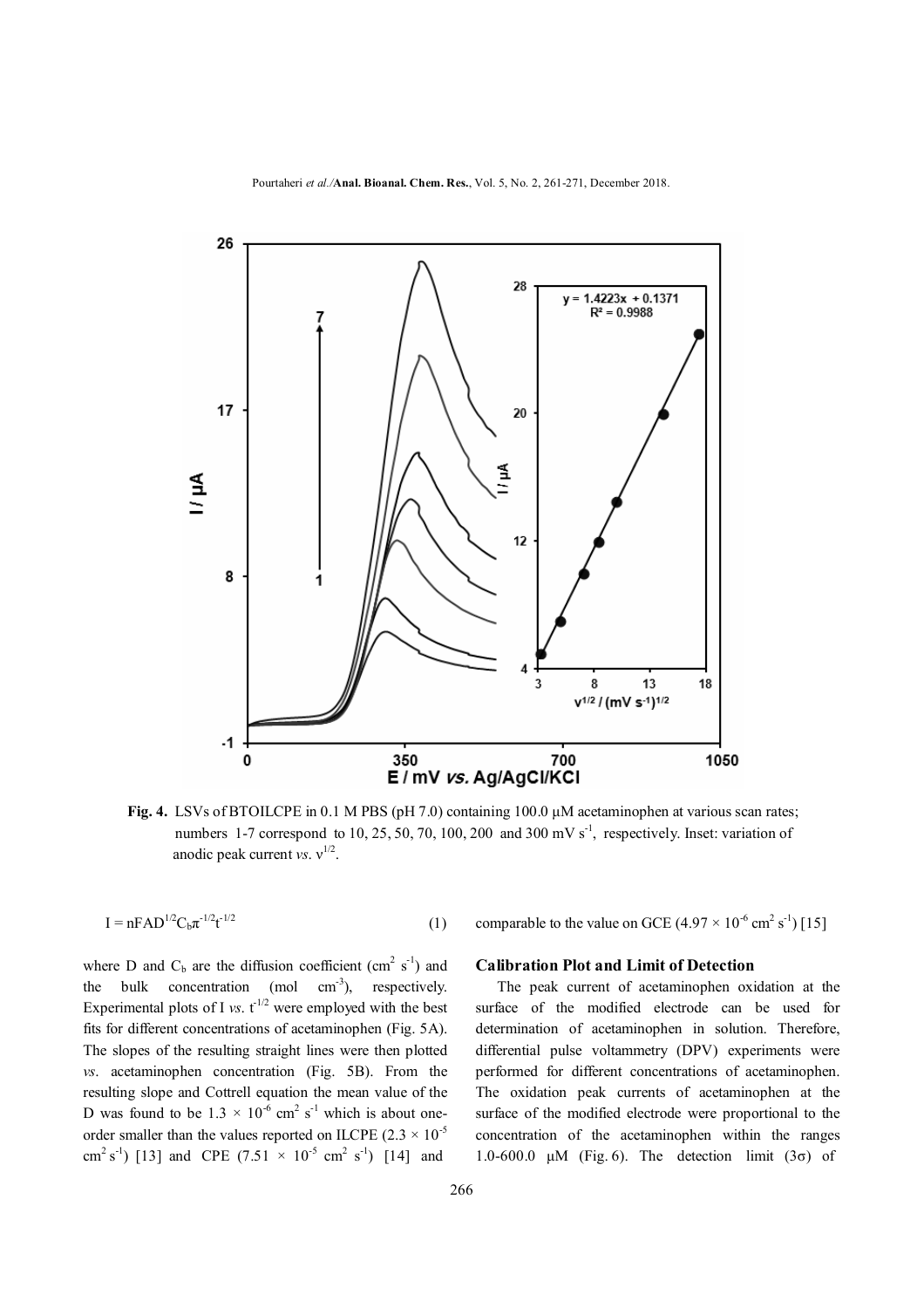

Synergistic Signal Amplification Based on Ionic Liquid-BaTiO<sub>3</sub> Nanoparticle/**Anal. Bioanal. Chem. Res.**, Vol. 5, No. 2, 261-271, December 2018.



**Fig. 5.** Chronoamperograms obtained at BTOILCPE in 0.1 M PBS (pH 7.0) for different concentrations of acetaminophen. The numbers 1-4 correspond to 0.1, 0.6, 0.8 and 1.5 mM of acetaminophen. Insets: (A) Plots of I *vs*. t<sup>-1/2</sup> obtained from chronoamperograms 1-4. (B) Plot of the slope of the straight lines against acetaminophen concentration.

acetaminophen was found to be  $4.6 \times 10^{-7}$  M. These values are comparable with the values reported by other research groups for electro- oxidation of acetaminophen at the surface of chemically modified electrodes (see Table 1).

### **The Repeatability and Stability of the BTOILCPE**

 The long term stability of the BTOILCPE was tested over a 3-weeks period. The CVs were recorded using the modified electrode that was stored in atmosphere at room temperature for a given time, the peak potentials for

acetaminophen oxidation were unchanged and the current signals showed less than 2.6% decrease relative to the initial response. The antifouling properties of the modified electrode toward acetaminophen oxidation and its oxidation products were investigated by recording the CVs of the modified electrode before and after use in the presence of acetaminophen. CVs were recorded in the presence of acetaminophen after having cycled the potential 10 times at a scan rate of 50 mV  $s^{-1}$ . The peak potential was unchanged and the current decreased by less than 2.3%. Therefore, at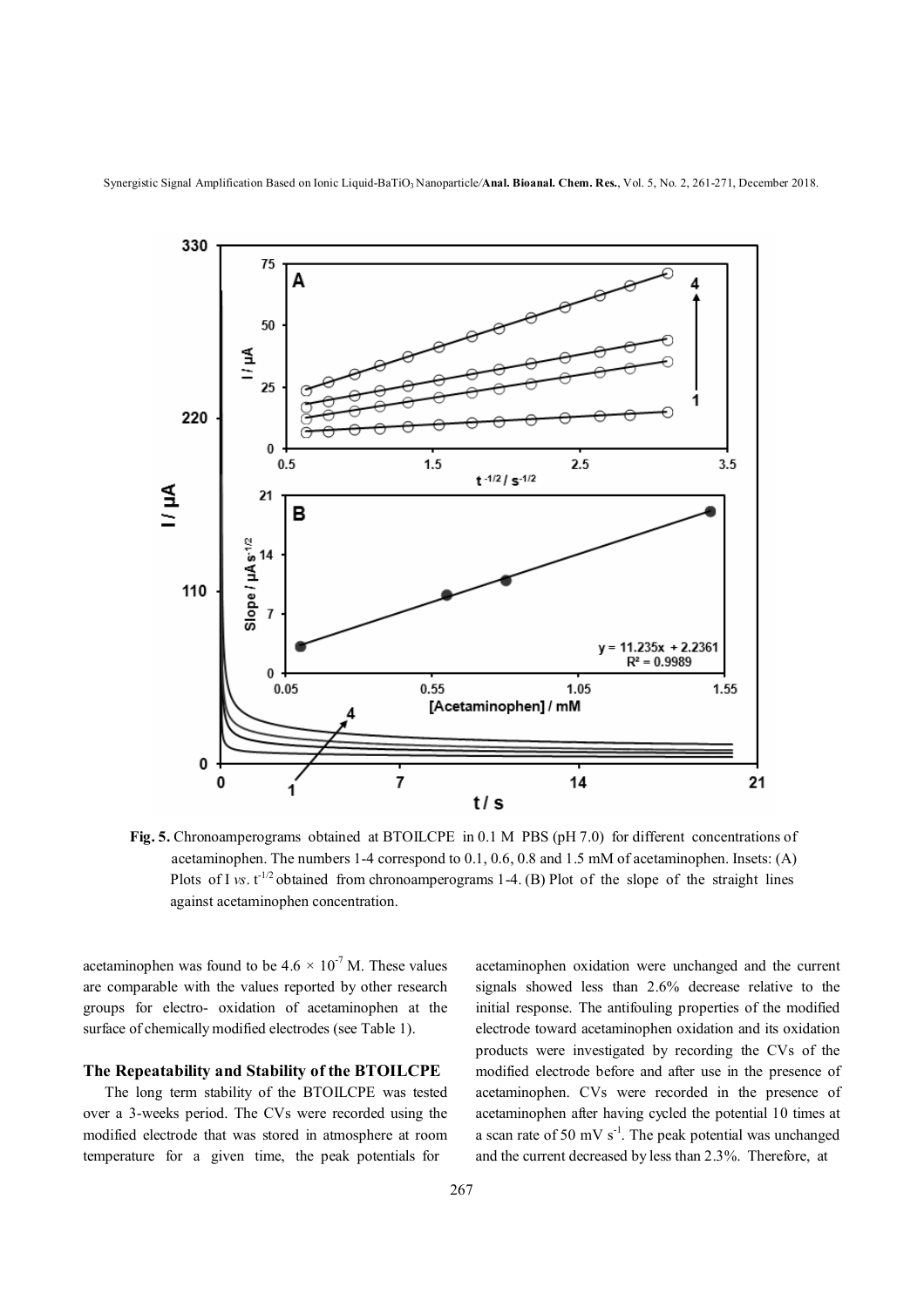

**Fig. 6.** DPVs of BTOILCPE in 0.1 M (pH 7.0) containing different concentrations of acetaminophen. Numbers 1-9 correspond to 1.0, 5.0, 10.0, 30.0, 60.0, 100.0, 200.0, 400.0 and 600.0 µM of acetaminophen. Inset: The plot of the acetaminophen peak currents as a function of acetaminophen concentration in the range of 1.0-600.0 µM.

the surface of the BTOILCPE, not only does the sensitivity increase, but the fouling effect of the analyte and its oxidation product also decrease.

#### **Interference Study**

 In continuous to evaluate the selectivity of the proposed sensor in the determination of acetaminophen, the influence of various foreign species on the determination of 40.0 μM acetaminophen was investigated. The determination of each solution was repeated three times and the average current values were obtained. Tolerance limit was taken as the

maximum concentration of foreign substances that caused an approximate relative error of  $\pm 5\%$ . The results demonstrated that glucose, fructose, sucrose, lactose, methanol, ethanol, F,  $SO_4^2$ , K<sup>+</sup>, Cl<sup>-</sup>, SCN<sup>-</sup>, Br<sup>-</sup>, Mg<sup>2+</sup>, Na<sup>+</sup>,  $Li^+$ ; L-theronine, L-isoleucin, hystidine, alanine, phenylalanine, glycine, methionine, L-cysteine, tryptophan, ascorbic acid and uric acid had no influence on the selectivity.

### **Real Sample Analysis**

In order to evaluate the analytical applicability of the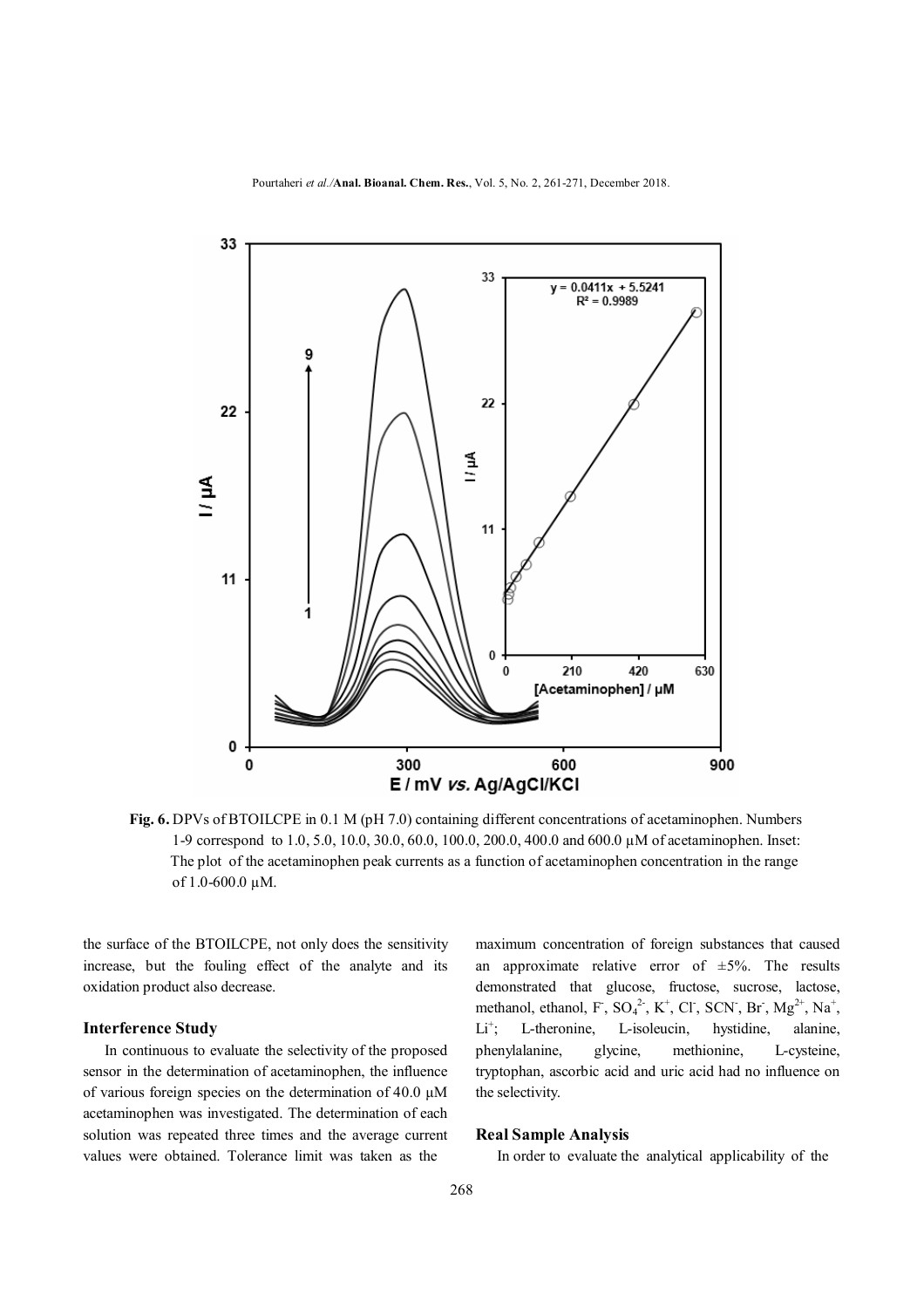Synergistic Signal Amplification Based on Ionic Liquid-BaTiO3 Nanoparticle*/***Anal. Bioanal. Chem. Res.**, Vol. 5, No. 2, 261-271, December 2018.

| Electrode      | Modifier                               | Linear range   | <b>LOD</b> | Ref.               |
|----------------|----------------------------------------|----------------|------------|--------------------|
|                |                                        | $(\mu M)$      | $(\mu M)$  |                    |
| Carbon paste   | Ionic liquid-ZnO nanoparticle          | $0.1 - 550.0$  | 0.07       | $\lceil 13 \rceil$ |
| Nitrocellulose | Single-walled carbon nanotube and      | 50.0-300.0     | 15.0       | [16]               |
| membrane       | nafion                                 |                |            |                    |
| Glassy carbon  | Polyethylenimine-functionalized multi- | 0.0999-6.95    | 0.0558     | $[17]$             |
|                | walled carbon nanotubes                |                |            |                    |
| Glassy carbon  | Nickel and copper oxides-decorated     | $4.0 - 400.00$ | 1.33       | [18]               |
|                | graphene composite                     |                |            |                    |
| Carbon paste   | $BaTiO3$ nanoparticle and ionic liquid | 1.0 to $600.0$ | 0.46       | This work          |

 **Table 1.** The Performance of some Reported Modified Electrodes for Determination of Acetaminophen

 **Table 2.** The Application of BTOILCPE for Determination of Acetaminophen in Acetaminophen Tablet and Urine Samples ( $n = 5$ ). All Concentrations are in µM

| Sample               | Spiked           | Found | Recovery | R.S.D. |
|----------------------|------------------|-------|----------|--------|
|                      |                  |       | $(\%)$   | $(\%)$ |
|                      | $\boldsymbol{0}$ | 10.0  |          | 3.1    |
| Acetaminophen tablet | 2.5              | 12.3  | 98.4     | 1.8    |
|                      | 5.0              | 15.2  | 101.3    | 2.9    |
|                      | 7.5              | 17.4  | 99.4     | 2.4    |
|                      | 10.0             | 20.7  | 103.5    | 2.6    |
|                      | $\boldsymbol{0}$ |       |          |        |
| Urine                | 5.0              | 5.1   | 102.0    | 1.9    |
|                      | 10.0             | 9.7   | 97.0     | 3.3    |
|                      | 15.0             | 14.9  | 99.3     | 2.8    |
|                      | 20.0             | 20.3  | 101.5    | 2.3    |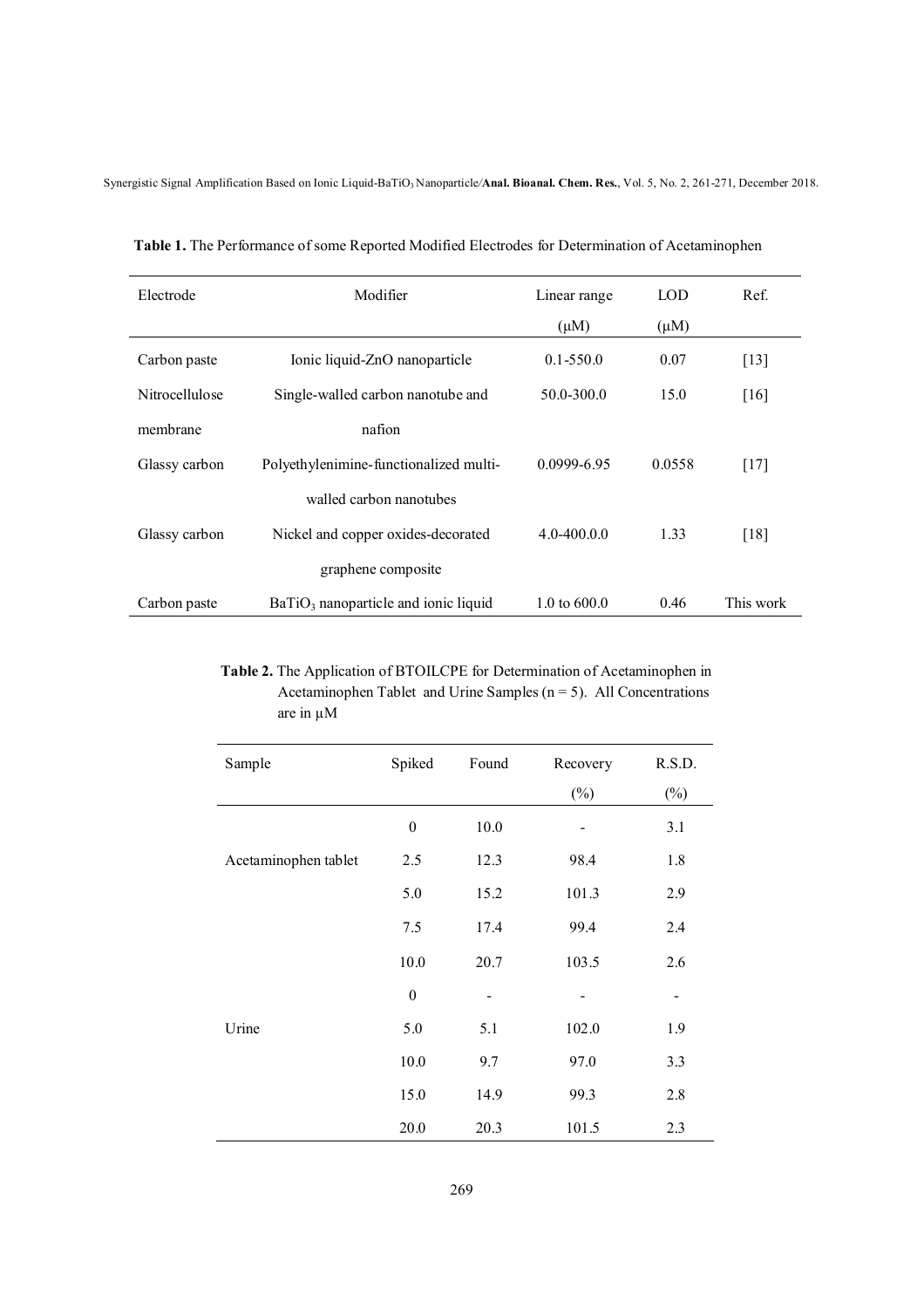proposed method, it was also applied to the determination of acetaminophen in acetaminophen tablet and urine samples. The results for determination of acetaminophen in real samples using DPV are given in Table 2. Satisfactory recoveries of the experimental results were found for acetaminophen. The reproducibility of the method was demonstrated by the mean relative standard deviation (R.S.D.).

### **CONCLUSION**S

 The BTOILCPE was developed as a high sensitive voltammetric sensor for the rapid determination of acetaminophen in pharmaceutical and biological samples. The BTOILCPE showed a good improvement to the electrode process of acetaminophen compared to the bare CPE. Under the optimum conditions in voltammetric analysis, the oxidation peak current was proportional to the acetaminophen concentration in the range of  $1.0\text{-}600.0 \mu\text{M}$ with the detection limit of 0.46  $\mu$ M. Synergistic effects in the enhanced current response were observed when both BaTiO<sub>3</sub> nanoparticles and ionic liquid were employed. Finally, the BTOILCPE was successfully used for the determination of acetaminophen in real samples such as urine and pharmaceutical samples.

## **REFERENCES**

- [1] S. Tajik, M.A. Taher, H. Beitollahi, Sens. Actuators B 197 (2014) 228.
- [2] E. Chiavazza, S. Berto, A. Giacomino, M. Malandrino, C. Barolo, E. Prenesti, O. Abollino, Electrochim. Acta 192 (2016) 139.
- [3] L.F. de Holanda, F.W.P. Ribeiro, C.P. Sousa, P.N. da Silva Casciano, P. de Lima-Neto, A.N. Correia, J. Electroanal. Chem. 772 (2016) 9.
- [4] N. Karikalan, R. Karthik, S.M. Chen, M. Velmurugan, C. Karuppiah, J. Colloid Interface Sci. 483 (2016) 109.
- [5] T. Li, J. Xu, L. Zhao, S. Shen, M. Yuan, W. Liu, J. Wang, Talanta 159 (2016) 356.
- [6] H. Beitollahi, K. Movlaee, M. R. Ganjali, P. Norouzi, J. Electroanal. Chem. 799 (2017) 576.
- [7] A.R. Rote, P.A. Kumbhoje, R.S. Bhambar, Pharm.

Methods 3 (2012) 40.

- [8] Y.M. Issa, M.E. Hassouna, A.G. Zayed, J. Liq. Chromatogr. Relat. Technol. 35 (2012) 2148.
- [9] G. Burgot, F. Auffret, J.L. Burgot, Anal. Chim. Acta 343 (1997) 125.
- [10] N. Al-Zoubi, J.E. Koundourellis, S. Malamataris, J. Pharm. Biomed. Anal. 29 (2002) 459.
- [11] C.O. Usifoh, S.A. Adelusi, R.F. Adebambo, J. Sci. Ind. Res. 45 (2002) 7.
- [12] M. Knochen, J. Giglio, B.F. Reis, J. Pharm. Biomed. Anal. 33 (2003) 191.
- [13] J.B. Raoof, N. Teymoori, M.A. Khalilzadeh, R. Ojani, J. Mol. Liq. 219 (2016) 15.
- [14] S. Sharifian, A. Nezamzadeh-Ejhieh, Mater. Sci. Engin. C 58 (2016) 510.
- [15] S.F. Wang, F. Xie, R.F. Hu, Sens. Actuators B 123 (2007) 495.
- [16] S.H. Lee, J.H. Lee, V.K. Tran, E. Ko, C.H. Park, W.S. Chung, G.H. Seong, Sens. Actuator B 232 (2016) 514.
- [17] B. Liu, X. Ouyang, Y. Ding, L. Luo, D. Xu, Y. Ning, Talanta 146 (2016) 114.
- [18] C.P. Sousa, M.A. Salvador, P. Homem-de-Mello, F.W. Ribeiro, P. de Lima-Neto, A.N. Correia, Sens. Actuators B 246 (2017) 969.
- [19] L. Yang, N. Huang, Q. Lu, M. Liu, H. Li, Y. Zhang, S. Yao, Anal. Chim. Acta 903 (2016) 69.
- [20] H. Beitollahi, S. Tajik, H. Karimi Maleh, R. Hosseinzadeh, Appl. Organometal. Chem. 27 (2013) 444.
- [21] K. Asadpour-Zeynali, V. Baghalabadi, Anal. Bioanal. Chem. Res. 4 (2017) 31.
- [22] H. Beitollahi, S. Ghofrani Ivari, M. Torkzadeh-Mahani, Biosens. Bioelectron. 110 (2018) 97.
- [23] M.P.N. Bui, C.A. Li, K.N. Han, X.H. Pham, G.H. Seong, Sens. Actuators B 174 (2012) 318.
- [24] S.Z. Mohammadi, H. Beitollahi, N. Nikpour, R. Hosseinzadeh, Anal. Bioanal. Chem. Res. 3 (2016) 187.
- [25] H. Beitollahi, H. Karimi-Maleh, H. Khabazzadeh, Anal. Chem. 80 (2008) 9848.
- [26] A. Koca, H.A. Dinçer, M.B. Koçak, A. Gül, Russ. J. Electrochem. 42 (2006) 31.
- [27] R. Pourghobadi, M.R. Baezzat, Anal. Bioanal. Chem. Res. 4 (2017) 261.